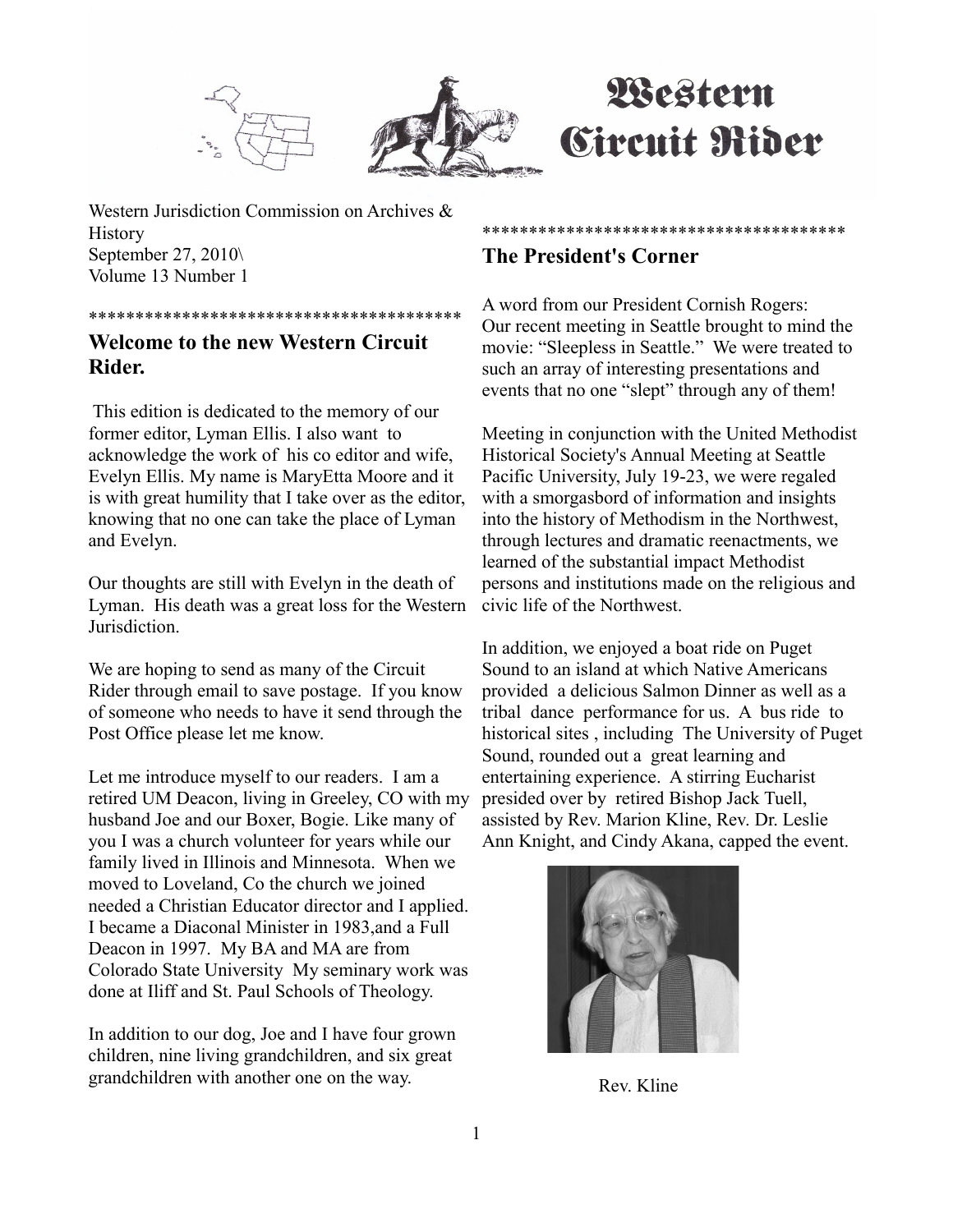We have Jim Walker, ably assisted by Barbara Essen, to thank for a wonderful "sleepless' annual meeting!

Bill Stead, President of Our Desert=Southwest Conference Commission, through Alice Van Wey, has invited us to meet in Phoenix next year, April 28-May 1. Save the date."

#### \*\*\*\*\*\*\*\*\*\*\*\*\*\*\*\*\*\*\*\*\*\*\*\*\*\*\*\*\*\*\*\*\*\*\*\*\*\*\*\*

## **A note from Evalyn Ellis to Jim Walker:**

 "Thank you for remembering Lyman and me with prayers. During the History Meeting, I'll be traveling to Teton National Park with my daughter and granddaughter.

Greet our old friends for me(us).

Love, Evalyn"

#### \*\*\*\*\*\*\*\*\*\*\*\*\*\*\*\*\*\*\*\*\*\*\*\*\*\*\*\*\*\*\*\*\*\*\*\*\*\*\*\*

## **William Roberts' Publication Fund**

William Roberts was a missionary in the Pacific Northwest way back when. In 2004 about 200 books were published about his life. Contributions of money came from individuals as well as at least 3 conferences. A few copies are still available for purchase from the PNW Conference.

Surplus revenue from the sale of this book were donated to the Western Jurisdiction Commission on Archives and History and were placed there for the benefit of helping publish other Methodist-history-related projects. The balance as of October 2010 Is \$1,227.38.

The WJCAH Executive Committee would be pleased to consider your proposal on how to spend some of that funding with your written request There is no time deadline as long as any money

remains. Once It is gone, it's gone.

Send your proposal to Dr. Cornish Rogers at [CRogers@CSf.edu](mailto:CRogers@CSf.edu) or Rev. Jim Walker at [jk](mailto:CRogers@CSf.eduor)dwalk01@aol.com.

We look forward in great anticipation to what may yet be written about our denominations history in the great Western Jurisdiction.

Larry Hayden, WJCAH Treasurer

## **2010 GCAH Meeting Report By Marge Benham**

The General Commission on Archives and History held its 2010 annual meeting jointly with the  $4<sup>th</sup>$ Conference of the European Historical Commission August 10-15 in Budapest, Hungary at the Obuda United Methodist Church. 24 GCAH members and 9 spouses attended the meeting (29 were from the United States, one from Mozambique, I from Norway, and 2 from the Philippines). The Europeans welcomed us very warmly.

Thirteen other countries were represented at the Conference, including Austria, Bulgaria, Czech Republic, Denmark, England, Finland, Hungary, Ireland, Estonia, Macedonia, Sweden, Switzerland, and Yugoslavia.

The theme of the conference was "Methodism in Europe after World War II, 1945-1965. Many interesting presentations were given either in English or in German. Interpreters were on hand to make sure all could be understood by everyone. We sang hymns from the recently published European Methodist Songbook, *Singing Grace/ Von Der Gnade Singen.* This songbook contains both familiar and unfamiliar hymns with multiple translations. Can you imagine *"0 For a Thousand Tongues"* sung in fifteen or sixteen languages all at the same time? It was very inspiring!

Besides the presentations, we visited a United Methodist Church property in Budakeszi, Hungary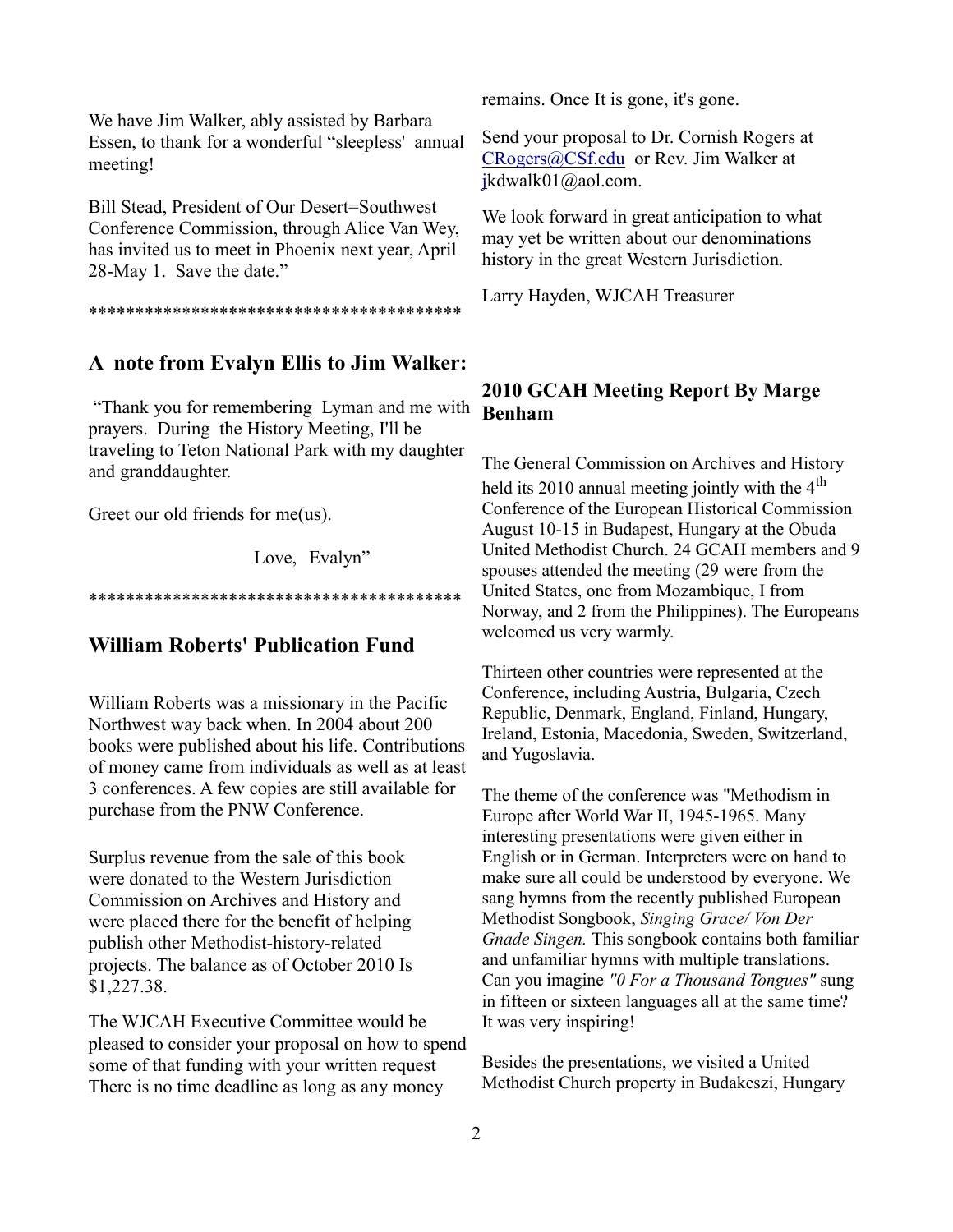outside of Budapest. We enjoyed a Hungarian Night" presentation which included a Hungarian Methodist Church choir (from outside Budapest) sang many beautiful songs acapella. After the performances and speakers, a traditional Hungarian dinner, including authentic Hungarian goulash, was served on the back patio of the church.

The next annual General Commission on Archives and History meeting will be a Historical Convocation held jointly with the Historical Society of the United Methodist Church in Oklahoma City, Oklahoma July 19-23, 2011.

#### **Western Jurisdiction Commission on Archives and History Annul Meeting Minutes**

**Hosted National Historical Society of The United Methodist Church**

**July 19-22, 2010**

#### **Seattle Pacific University**

**Monday, 19 July—4 p. m.**

**Chair, Cornish Rogers called the meeting to order.** He thanked everyone for being there and opened with prayer. Secretary, Mary Etta Moore, passed around a sign up sheet. Introductions were made by all present followed by **Roll Call by Annual Conferences WJCAH Board Members**

- 1. Alaska: Larry Hayden, Phyllis Sullivan
- 2 California-Nevada: Sargent Wright
- 3 California-Pacific: Cornish Rogers, Betty Clements, Al Wright
- 4 Desert-Southwest: Alice Van Wey
- 5. Pacific-Northwest: James Walker, David Walker, Barbara Weikert, Barbara Essen, Beau Brian Jr., Richard Seiber
- 6 Oregon-Idaho: Shirley Knepp
- 7 Rocky Mountain: Marge Benham, Mary Etta Moore, Merlene Barner
- 8 Yellowstone: Absent
- 9 General Secretary of Archives and History, Bob Williams and General and General Commission Archivist, Dale Patterson

 Also in attendance: Jim Lewis, PNW, Chuck Benham RM, Jim Van Wey DSW, Clements Cal Pac, Peg McCormick, Katheryn Walker.

#### **Sub-Committee Assignments**

Chair, Cornish Rogers appointed these committees:

**Audit:** Al Wright, Larry Hayden

**Budget:** Jim Walker, Merlene Barner, Larry Hayden, Alice Van Wey

**Nominations:** Marge Benham, Chair, Jim Walker

**Resolutions:** Mary Etta Moore, David Walker, DarEll Weist, Jim Lewis

**Archivist:** Shirley Knepp, Betty Clements, Marge Benham, Sargent Wright

#### **Other Business**

At the 2009 meeting of the WJCAH a motion was passed to use the Roberts Book Fund to support publication related to the history and the heritage of United Methodism in the Western Jurisdiction.

Shirley Knepp clarified that the fund was not a fund of the Western Jurisdiction, but of Oregon-Idaho for publishing, thus, the 2009 motion was out-of-order and invalid.

Cornish charged the Budget Committee to look into setting an amount for reimbursement to WJCAH Board Members for meeting attendance.

#### **Meeting was adjourned.**

#### **Thursday, 22 July**

Chair, Cornish Rogers called the meeting to order at 1:30 pm. and opened with prayer. Mary Etta Moore gave a Tribute to Lyman Ellis who served on the WJCAH for many years and was the Editor for the Newsletter and videographer for the meetings. There was a moment of silence in remembrance of Lyman. We also recognized Evalyn Ellis for her service to WJCAH, as well.

Mary Etta asked everyone to turn in their name, address, phone number and email address, so we would have the correct information.

**Minutes:** She read the 2009 minutes. The Minutes were approved with corrections.

**Treasurer:** Larry Hayden passed out the Treasurer's Report. Al Wright moved we accept the Treasurer's Report, Merlene seconded. Motion passed with thanks to Larry and commendation for his diligent work.

**GCAH General Secretary Report** Bob Williams reported that the GCAH Annual Meeting would be in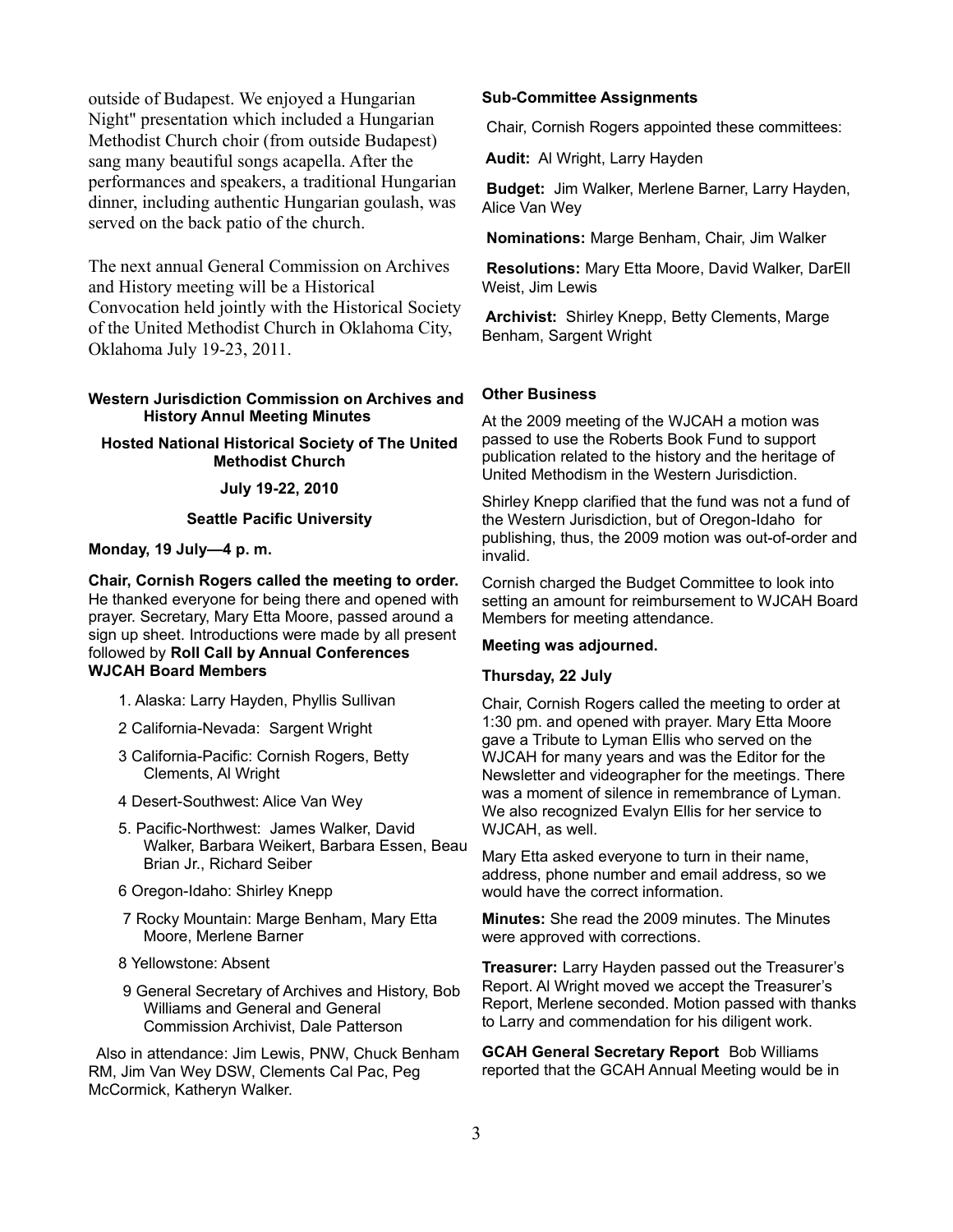Hungary , in August. It will be hosted by the European Historical Conference and is the first time the Board has met outside of the U.S. since WWII. His report was received.

#### **Reports of Sub-committees:**

**Audit:** Al Wright validated books, bank records, receipts and expense vouchers. All were in good order. DarEll moved and Shirley seconded that the report be accepted. Motion passed.

**2011 Budget:** Larry Hayden presented the report: \$1400 income

|       | Travel                 | \$900  |  |
|-------|------------------------|--------|--|
|       | Conference Calls \$100 |        |  |
|       | Newsletter 300         |        |  |
|       | Postage                | 50     |  |
|       | Misc.                  | 30     |  |
|       | Awards                 | 20     |  |
| Total |                        | \$1400 |  |

Al Wright moved approval of the 2011 Budget and Merlene seconded, motion passed.

Larry said there will be \$50 for members of WJCAH on request towards expenses for attending the Annual Meeting. He will have a form next year for that request. List of members who should get reimbursement, when funds are sufficient can be found in the 2008 Discipline.

**Nominations:**Marge Benham presented the report:

Newsletter Editor—Mary Etta Moore RMC,

Secretary—Merlene Barner RMC

Jim Walker seconded, Motion Passed

#### **Conference Commission Reports were presented**

Mary Etta said that due to the costs of printing and mailing the newsletter two times a year she would like to email the newsletter to most of the WJCAH members. Please send her the names, email address, and regular mailing addresses to her, mvaem@comcast.net of your Conference Commission

Members.

The newsletter will have news of the WJCAH and upcoming events, historical articles.

#### **Archivist Meeting**

Betty Clements reported Task from Chair, Cornish: to collect and share current information of each annual conference archives, their locations, name of archivist, and contact information. Marge Benham will begin this project in the fall.

**Barbara Essen moved** that the WJCAH have an Archivist Interest Group with a designated time for their gathering at our annual meeting and that they form an email group to share archive issues and problems and make a report at the annual meeting. Marge seconded. Motion passed.

#### **2011 Annual Meeting Invitation**

**Alice Van Wey, on behalf of the Desert Southwest Commission, invited the WJCAH to meet in Phoenix, AZ from April 28-May 1.** Kevin Hall moved acceptance of the invitation, Marge seconded. Motion passed.

Discussion on 2012 location. **Cornish Rogers and Dick Seiber** will contact Yellowstone Conference to see if they are willing to host the meeting.

Oregon-Idaho would like to know, as soon as possible because they would be next in line to host in 2012 if Yellowstone cannot host.

Cornish commended Jim Walker for organizing a great conference.

Barbara Essen thanked Dick Seiber for his involvement, as the UM connection, on the planning and Installment of the Chloe Clark Willson statue.

#### **Resolution Committee Report:**

**Be it resolved** that the WJCAH gives a vote of appreciation and thanks to James Walker and his committee for all their planning for this conference. The committee members were Bo Bryan, Barbara Essen, Kevin Hall, Marian Kline, Leslie Ann Knight, Catherine McCormick, Peg McCormick, Richard Seiber, Marji Tuell, Bishop Jack Tuell, David Walker, Kathy Walker, and Barbara Weikert.

**Be it resolved** that on behalf of the WJCAH resolution committee thanks Bishop Jack Tuell, Rev. Marion Kline, Rev. Dr. Leslie Ann Knight and Cindy Akana for the Wednesday Worship and Communion Service.

**Be it resolved** that the WJCAH members wish to express their appreciation for the leadership of Rev. Cornish Rogers, Chair of WJCAH.

**Adjourned** DarEll Weist moved the 2010 Meeting of the WJCAH be adjourned, Merlene seconded.

Motion passed. Meeting adjourned.

Respectfully submitted,

Mary Etta Moore and Merlene Barner